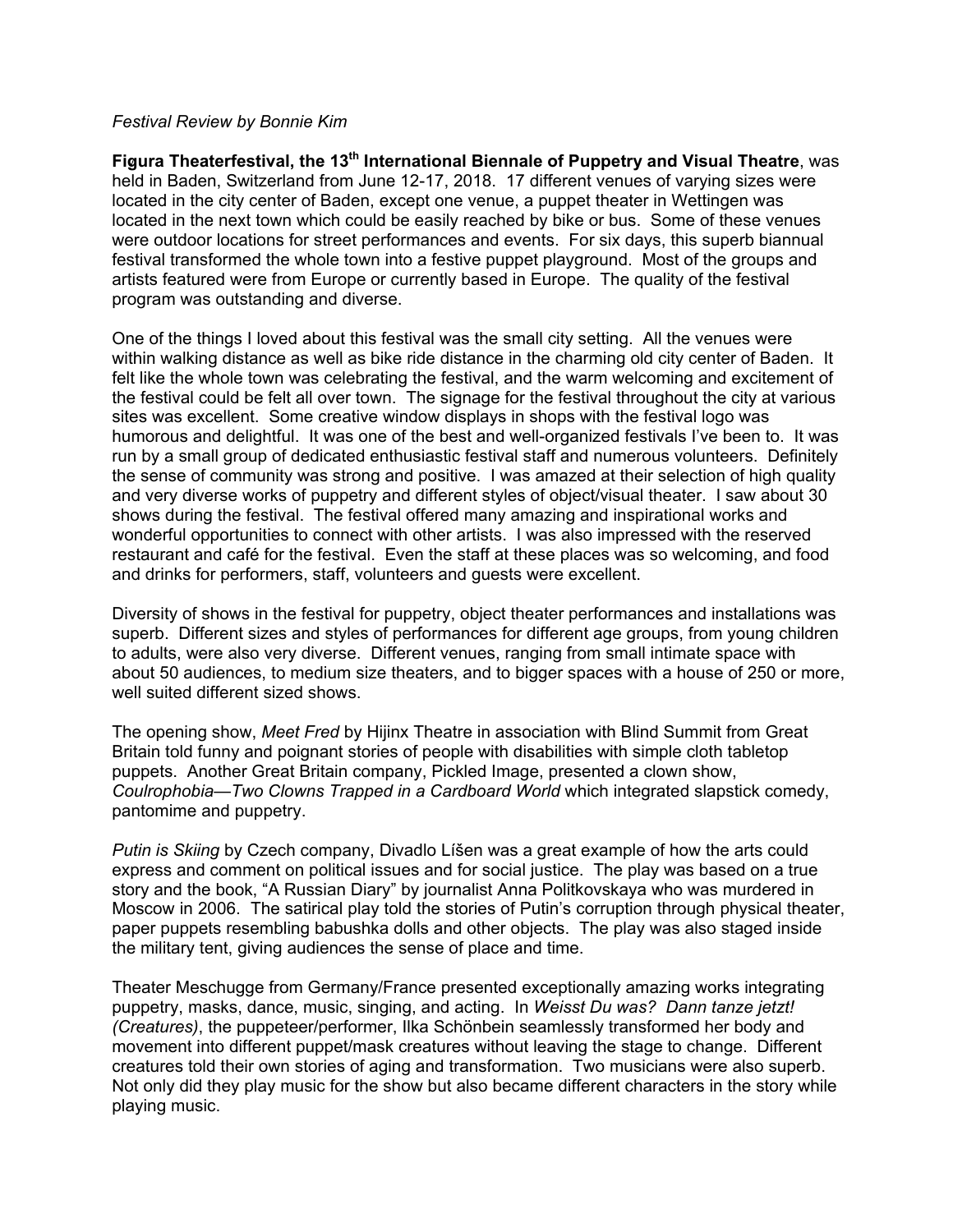*Stroh zu Gold…und andere Spinnereien (Rumpelstilskin)* by Theater Meschugge directed by Ilka Schönbein was another exceptional work that integrated puppetry, masks, dance, music, and acting by two performers. Multi-talented performers changed their characters and roles on stage throughout the play in such interesting and surprising ways. This show was one of the morning shows offered for school students. Another outstanding show, which was also part of morning school show program, was *Dumpu Dinki—How Strangers Become Friends* by Anne-Kathrin Klatt from Germany. Her bare hand characters with minimal props could communicate so much more than with words. Her artistry and passion for puppetry was infectious. After the show, many children were creating their own bare hand puppet characters as they were leaving the theater. Seeing that was so rewarding and inspirational.

One of the programs in conjunction with the festival was a site specific youth project called "Monster". Two school classes worked with artists to create monsters based on their own interpretations. These monsters were lock up in the medieval city tower in Baden which was actually used as district jail from 1846 to 1984. It was a great site specific installation and interactive performance exhibit by youth. One of the monsters in jail cell was Trump (his speech on building a wall between the US and Mexico was playing in his cell).

Various street performances and events made the town even more exciting during the festival. *i-Puppets* by Close-Act Theatre from Netherlands roamed the streets of old city center and the futuristic puppets contrasted with the old European cityscape in delightful and surreal ways.

Several shows had interactive components with the audiences. In *Une poignée de gens…quelque chose qui ressemble au bonheur (A Handful of People…Something which Resembles Happiness)* by Vélo Théâtre from France, the audience participation was essential to the show. The audiences experienced and participated in the train ride from waiting at the train station to riding the train with ever-changing chair formations and group formations. Throughout participating in different scenes, the audiences were asked to reflect on the meaning of happiness. The participation was not only for the play but also provided opportunities to interact with other audience members just as we would interact with others and strangers in real life. At the end of the show, a miniature set of different places that we would see in a train ride was revealed. Each audience member was invited to put a miniature chair to a place where we would feel most happy in this miniature scenography. It was so heartwarming to find our own happy spot to put the chair and share this experience with others. Many people stayed after the show to share their experiences and their thoughts on happiness and their spots in the miniature set.

Several shows integrated technology with puppetry and performance. *STRPTS//episode 1: Mirlo & Rula* by Cinema Sticado from Spain was very technological in terms of how they performed their live cinema show using simple cardboard set and paper cut out puppets and shadow puppets. It was amazing to see how two artists created a graphic novel film/animation live in front of the audiences without any crew or tech support. Using their phones, they controlled live video editing while performing, changing sets and filming. They did all the live camera feed, special effects, live voice editing for different voices for different characters and music on stage. It was a very elaborate setup and very high tech. One of the artists in the show, Xosel Diez, engineered the program to do the live video & sound editing and control all the changes and live feed via wifi connection from their phones to computers on stage.

*Le pavillon des immortels heureux (The Lodge of the Blessed Immortals)* by Marcelle Hudon was an interesting installation of simple objects, puppets, such as Indonesian shadow puppets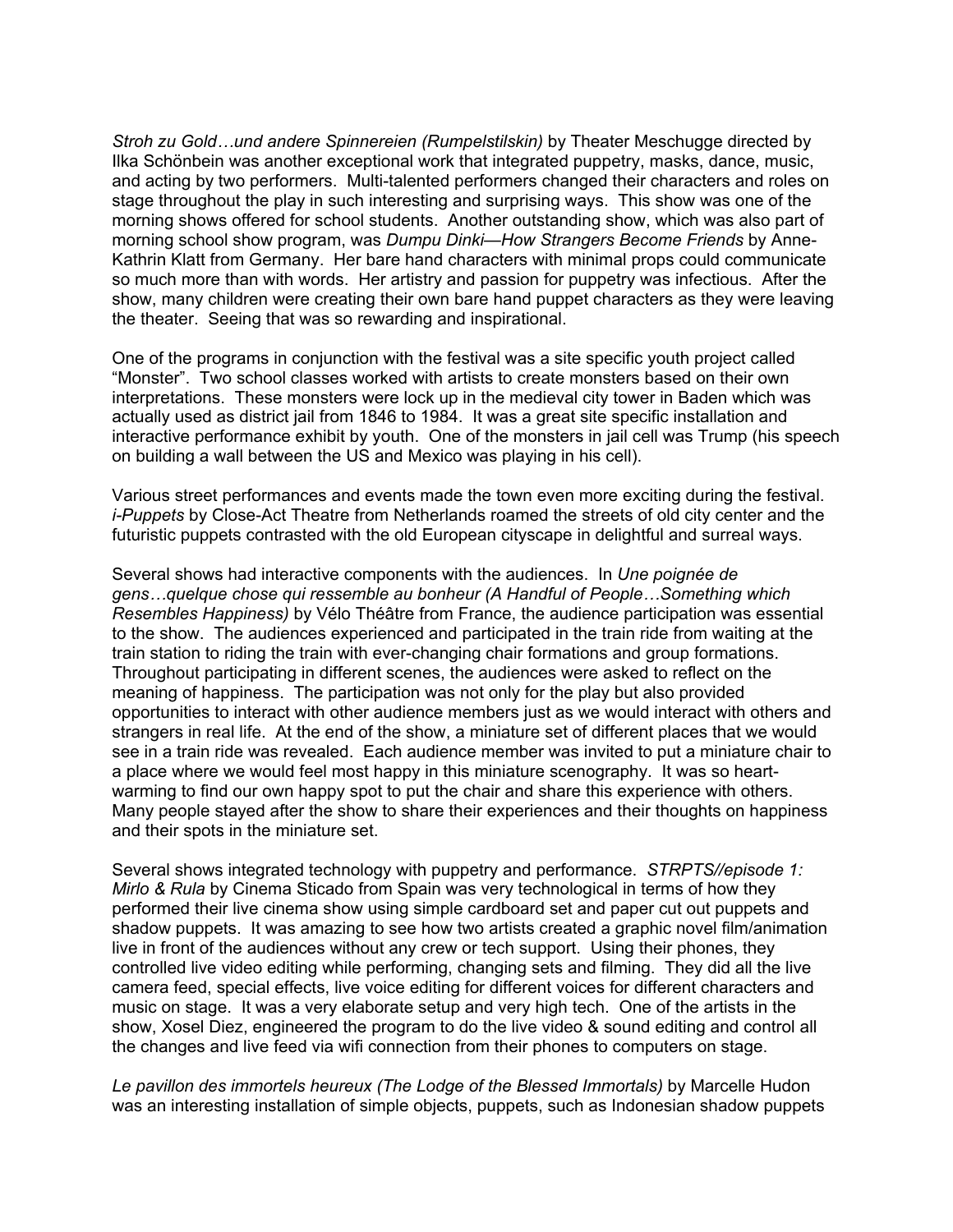as well as automatons. This visual object theater integrated technology and puppetry into nonverbal performance art. These objects and puppets were animated by inaudible low frequencies through speakers and small motors. Interplay of shadow images and moving objects were simple yet ethereal.

Another fascinating installation performance was *Je brasse de l'air* by French artist, Magali Rousseau. The audiences moved through the performance space as she told a story of a young girl who wanted to fly. Rousseau's metal moving artworks/automata were weaved into her performance and storytelling. Just looking at her beautiful and amazing metal automata by itself was so fantastic but seeing them come to life while she told a story related to those moving objects made it even more magical.

Her work was one of five works nominated for the festival prize competition. Several juries viewed these works during the festival, and the final winner was announced on the last day of the festival at closing ceremony.

There were so many other great, interesting and inspirational works at the festival. I'm so grateful for the opportunity through UNIMA Festival Sponsorship Program to check out this amazing festival in Baden, Switzerland. Generous hospitality and warm welcome from the festival staff and volunteers were great. Different components of the festival were very wellorganized, and every detail was exceptionally taken care of. I look forward to returning back to Baden for more amazing festival experiences.